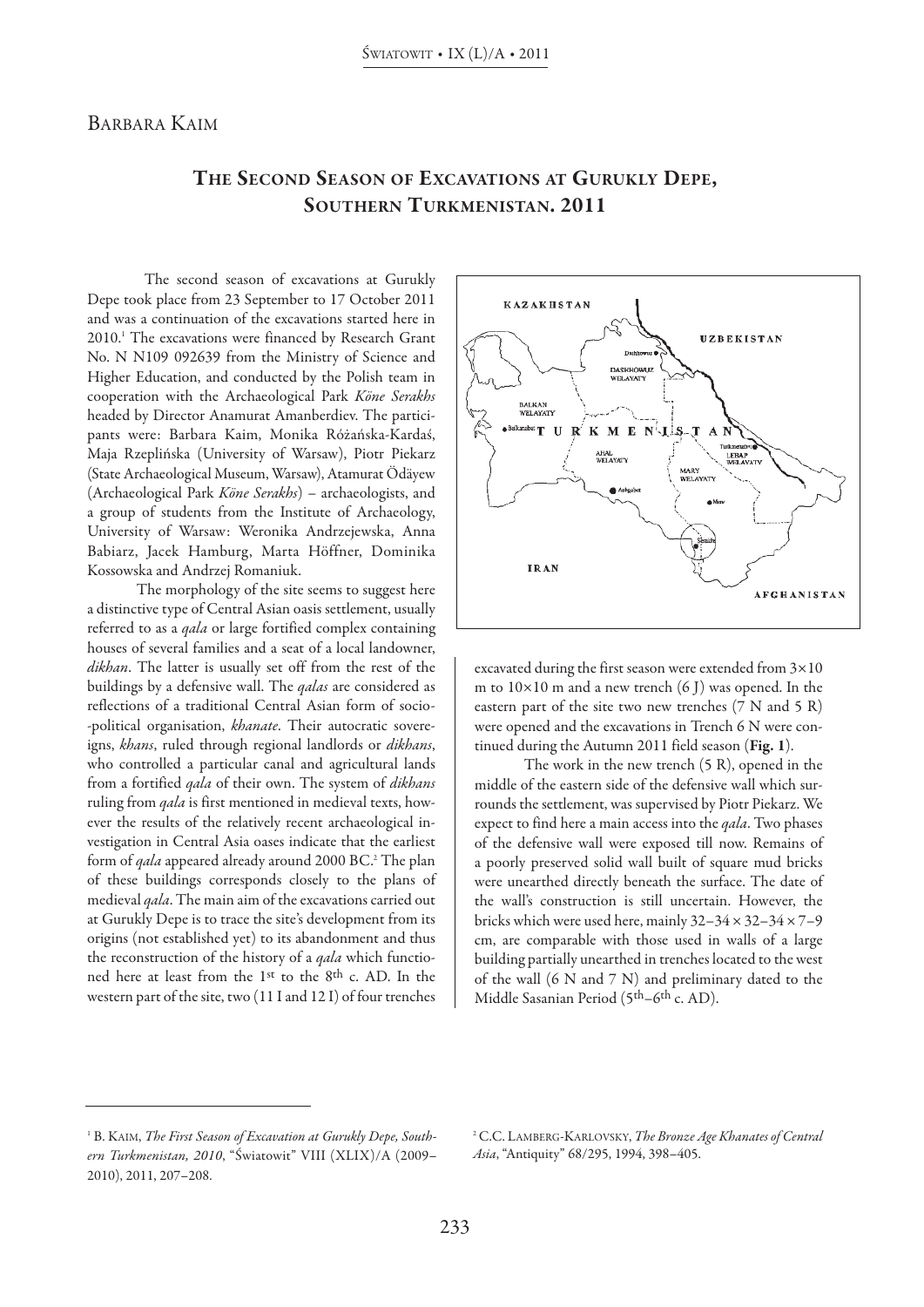## BARBARA KAIM



Fig. 1. Topographical map of Gurukly Depe with the location of the trenches (Drawing J. Kaniszewski, M. Różańska-Kardaś). Ryc. 1. Mapa topograficzna Gurukly Depe z lokalizacją wykopów.

Some hearths which at times were accompanied by complete ceramic vessels dating to the Late Islamic Period (Fig. 2) and by animal bones, seem to suggest that after the abandonment of the site, its walls were occasionally used probably by shepherds as a convenient vantage point for the observation of grazing herds. It is not excluded that there were shepherds who used the chipped pottery sherd discs which where found here and which may belong to race-games, such as backgammon.

Uppermost parts of a semicircular structure, perhaps a tower, exposed in the lower part of the trench, suggest an earlier defensive wall. However, since work in Trench 5 R has not yet been completed, little can be said about it at present.

Explorations in the new trench (7 N) located south of Trench 6 N (**Fig. 3**), both supervised by M. Różańska-Kardaś, where the excavations started during the 2010 season, should allow to reconstruct the plan and to define a function of a large mud brick building (**Fig. 4**). An interesting small find came from the fill of one of the rooms explored in Trench 6 N: a terracotta mould of the upper part of a *bodhisattva* (a person who aspires to Buddhahood or enlightenment) figurine (**Fig. 5**). The mould seems to indicate the presence of Buddha's followers in Gurukly Depe or in the nearest area.

The excavation in Trenches 11 I and 12 I, supervised by B. Kaim, gave evidence of a large building, constructed at the highest point of the *qala* and overlooking the settlement as well as the surrounding fields. Due to the limited size of our trenches, only a minor part of the building has been excavated so far. The exact dimensions of the building are unknown at present, however, when we combine the excavation evidence with the contour map of Gurukly Depe, it is evident that the building may easily be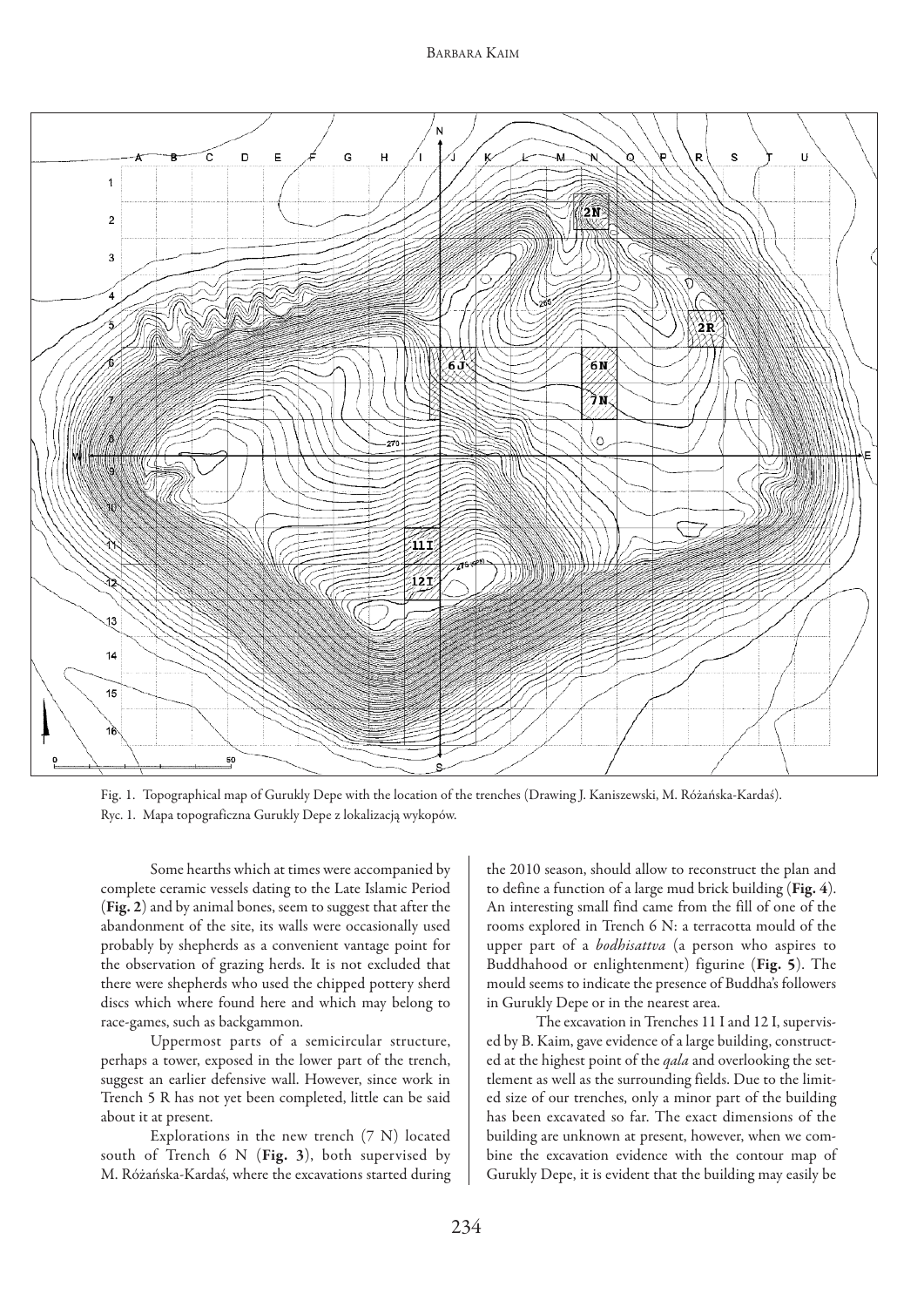

Fig. 2. Late Islamic ceramic vessels found in the remains of the defensive wall (Photo B. Kaim). Ryc. 2. Naczynia okresu późnomuzułmańskiego znalezione w ruinach muru obronnego.



Fig. 3. Exploration in Trenches 6 N and 7 N (Photo B. Kaim). Ryc. 3. Prace w wykopach 6 N i 7 N.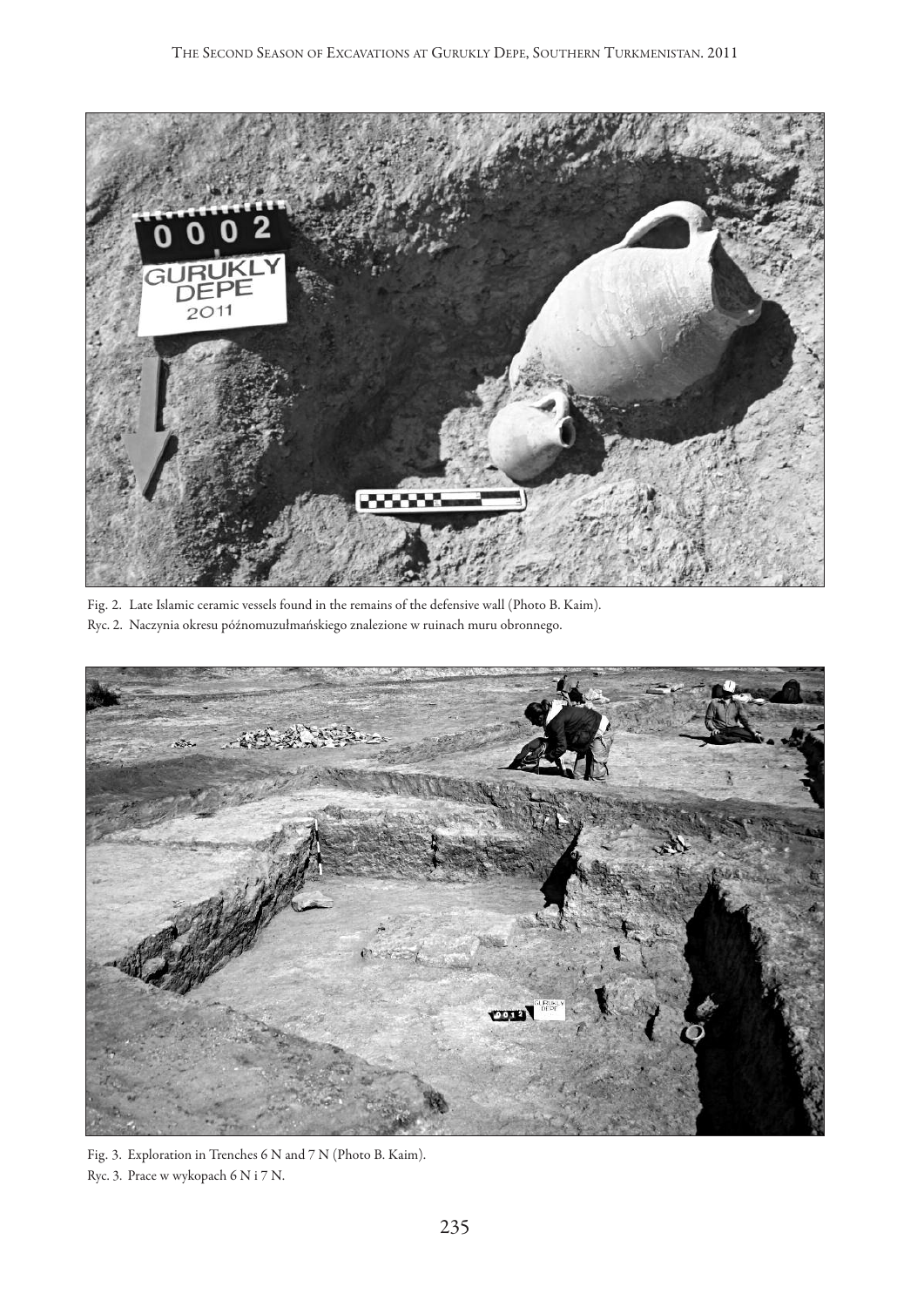



Fig. 4. Eastern face of the main wall unearthed in Trench 6 N (Photo B. Kaim).

Ryc. 4. Wschodnia fasada ściany budowli odsłoniętej w wykopie 6 N.



Ryc. 5. Terakotowa forma górnej partii figurki *bodhisattwy*.